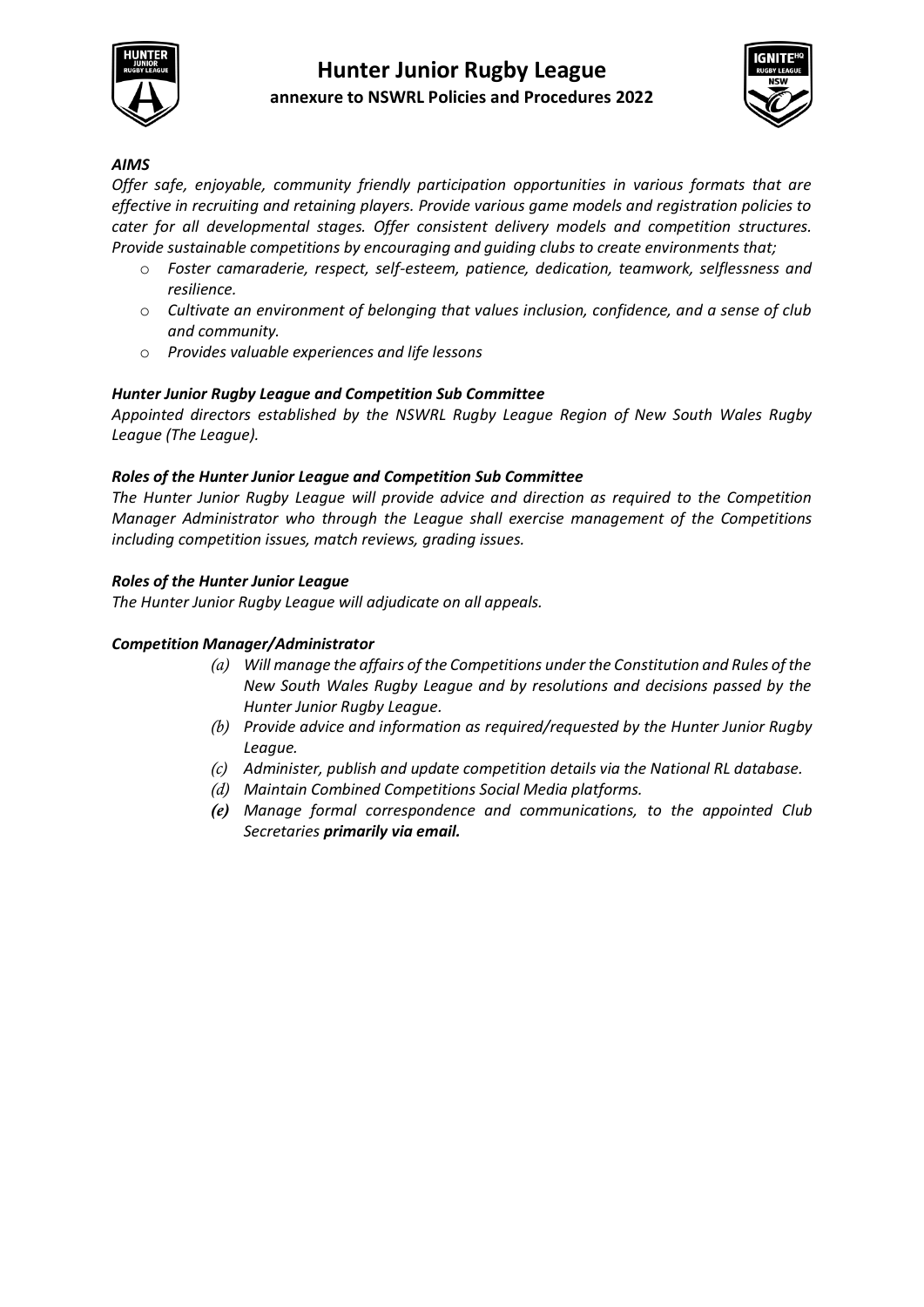



## *NSWRL POLICIES AND PROCEDURES MANUAL - Further to 2:2 Player Transfer Policy*

- *This policy WILL apply to the movement of: Players transferring into a team participating in a competition aged U12*
- *A player applying to transfer to a Club participating in the Hunter JRL Competitions shall require approval from the Club and relevant Competition Administration from which the player is transferring. It is the responsibility of the club to which the transfer is requested, to advise the applicant of fundamental requirements in changing Clubs. As a minimum on receiving a transfer request, the accepting Club representative is to contact the exiting Club representative to obtain approval for the transfer prior to acceptance. Once agreed upon information is to be entered as a notation on the clearance path. I.e.; 12th January confirmed with Bulga JRL that transfer approval is granted. Any transfer request without the relevant notation will not be actioned as approved. Crossing Associations/Clubs from Hunter Junior Rugby League, Central Coast and Group 21 Leagues at a minimum the application is to include a mminimum of Two (2) forms of legal documentation confirming place of residency - e.g. Utility bill, rates notice, rental agreement etc. Documentation that may altered "over the counter" i.e. Driver's License will not be accepted.*
- *A player having an approved transfer for the season, may only play for the participants correct age division within that season.*

## *Playing in a Higher Grade HVC*

*Players who have been granted approval to play in a higher age group, other than those granted seasonal dispensation, may play up for a maximum of four games only after which they must apply to, and gain written approval from the Competition Committee for a regrade prior to participating in a 5th match.* 

*(a) Requests for a regrade must be submitted by 5pm on the Wednesday prior to the day of the match.*

*(b) In extenuating circumstances, the Competition Administrator may grant late submissions if the circumstances occurred after (a) and must be exigent in nature.*

*(c) Players from a lower age group approved to play up, other than those granted seasonal dispensation, must not take the field before a healthy player of the original team and cannot enjoy more game time than a player of the original team.*

*(d) Players not complying with the above shall be deemed to have participated unqualified.*

## *Further to 4.30 Teams Not Ready at Kick Off*

*Any team not prepared to commence a match within 30 minutes of the time directed shall be deemed to have forfeited, unless satisfactory reasons for the delay are given to the League Manager Administrator.*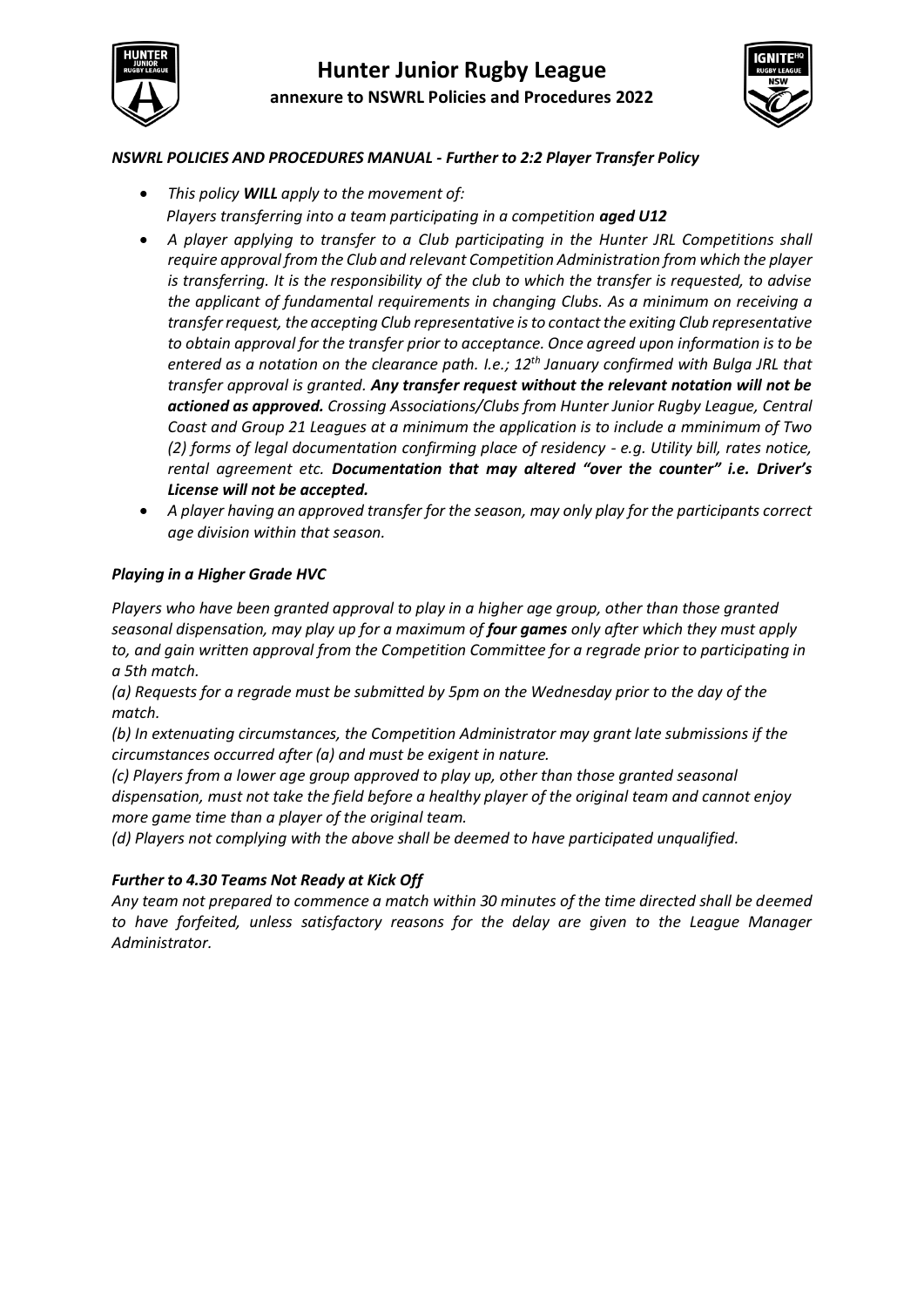

# **Hunter Junior Rugby League annexure to NSWRL Policies and Procedures 2022**



## *Further to 3.8 Finals Eligibility*

*Players may play in one (1) Finals Series only and it is to be where they played the majority of matches in the premiership series. Request(s) for dispensation to the rule may be applied for in writing to the Competition Administratio[n newcastlemaitlandregion@nswrl.com.au](mailto:newcastlemaitlandregion@nswrl.com.au) no later than 5pm Wednesday prior to the match. Once reviewed the decision and advice will be sent directly to both the applicant Club and opposition Club.*

- *a) To be eligible to participate in play-offs, semi-finals, finals and grand finals, a player must have played at least three 3 competition matches with that team.*
- *b) In the case of a player not being able to play the required three 3 matches due to injury sustained during the season, upon investigation of medical history by the Competition Committee, such player may be permitted to take part in a play-off, semi-final, final or grand final.* 
	- *i. A doctor's certificate must be available covering the time the player was unable to play.*
	- *ii. The certificate must be received by the Competition Manager Administrator no later than 5:00pm on the Wednesday prior to the last competition match.*
- *c) Team Managers are expected to make themselves aware of player availability well prior to the semi-finals and take the necessary action to ensure all players are qualified.*
- *d) Any team that forfeits in the final three (3) rounds of the Premiership season and are final series contenders will need to show cause to the Competition Committee as to why they should not be disqualified from the final series.*

## *Number of Players on the Field 10 – 12s MNH*

| <b>REPLACEMENTS 6 - 12 YEARS</b> |  |                          |            |
|----------------------------------|--|--------------------------|------------|
|                                  |  | i. Under $6s - 7s$ :     | (4) four   |
|                                  |  | ii. $Under 8s - 9s$ :    | $(4)$ four |
|                                  |  | iii. $Under 10s - 11s$ : | $(5)$ five |
|                                  |  | iv. Under 12s:           | (6) six    |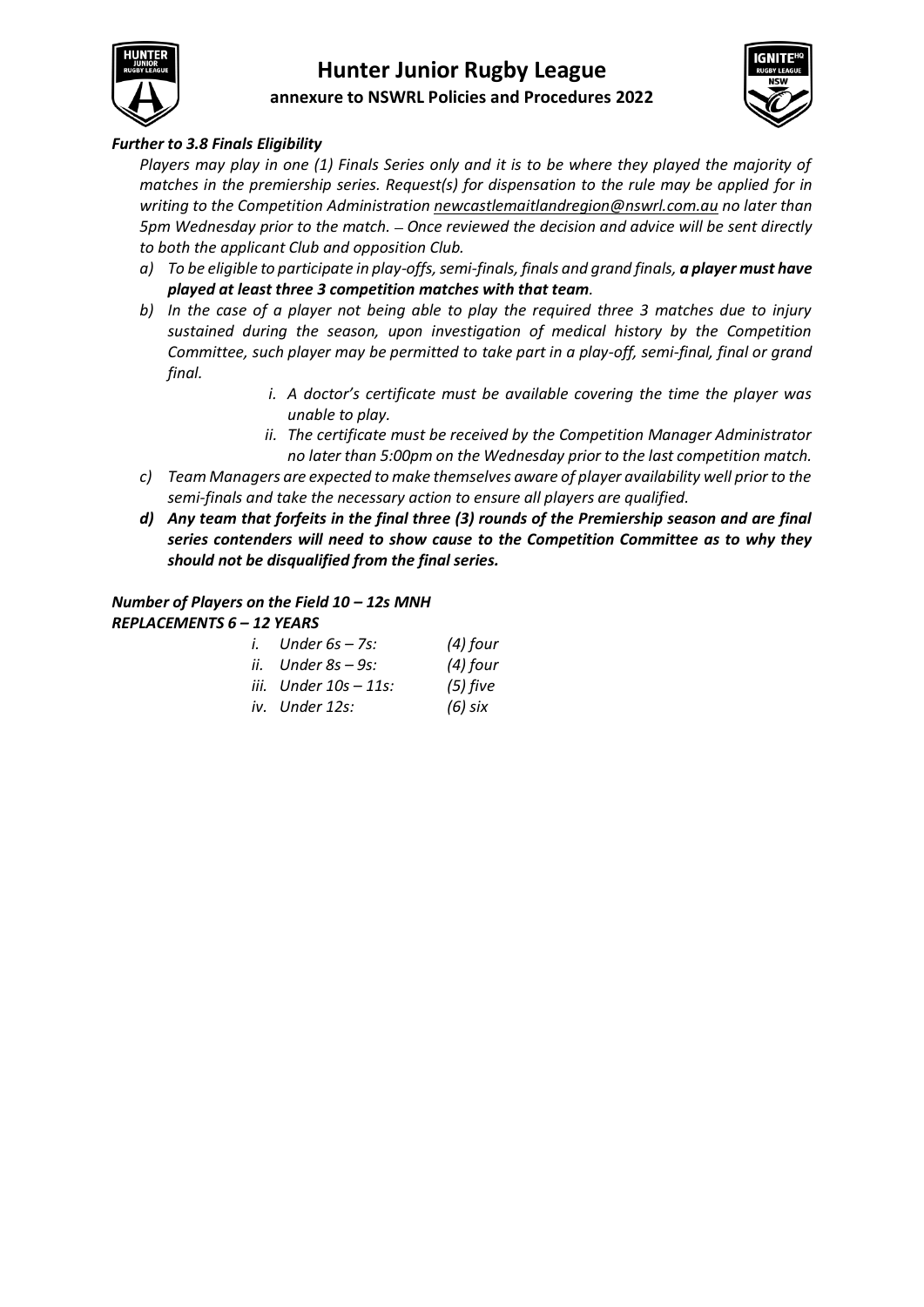

# **Hunter Junior Rugby League annexure to NSWRL Policies and Procedures 2022**



## *HYBRID COMPETITION*

*To accommodate teams with minimal numbers – no more than 13 registered participants to that team in an age division. Hybrid requests are required to be submitted with a nominated player list for each team in the relevant age division. Participants nominated in a higher division team will not be deemed qualified to participate in the Hybrid (lower division) competition.*

- o *Maximum 13 players per side on the field as per International Rules.*
- o *Minimum 9 players per side.*
- o *The number of players participating in a hybrid game will be governed by the number of registered players for the season in the lesser numbered participating team for that fixture – (If a team arrives with lesser numbers than registered to play, the registered number will be deemed the minimal number to play)*

## *Scenario 1*

*Team A (13 Players registered) - 11 on field, 2 Reserves Team B (17 Players) - 11 on field, 6 Reserves maximum*

## *Scenario 2*

*Team A (13 Players registered arrive with only 11) – 9 on field, 2 Reserves Team B (17 Players) – 11 on field, 6 Reserves maximum*

## *Scenario 3*

*Team A (11 Players registered) - 9 on field, 2 Reserves Team B (17 Players) - 9 on field, 6 Reserves, 2 Players must sit out (Max 6 reserves)* 

*Numbers on field reduce for one side if Send Off or Sin Bin situations occur as per Laws of the game. Should a side have injuries causing their number of players on the field to go below the agreed number, the opposition is permitted to retain the number on the field as per original agreement. Should a game be played 9 per side, sidelines are to be moved in 10 metres on either side of the playing field. All other rules, terms and conditions remain as per the Laws of the Game.*